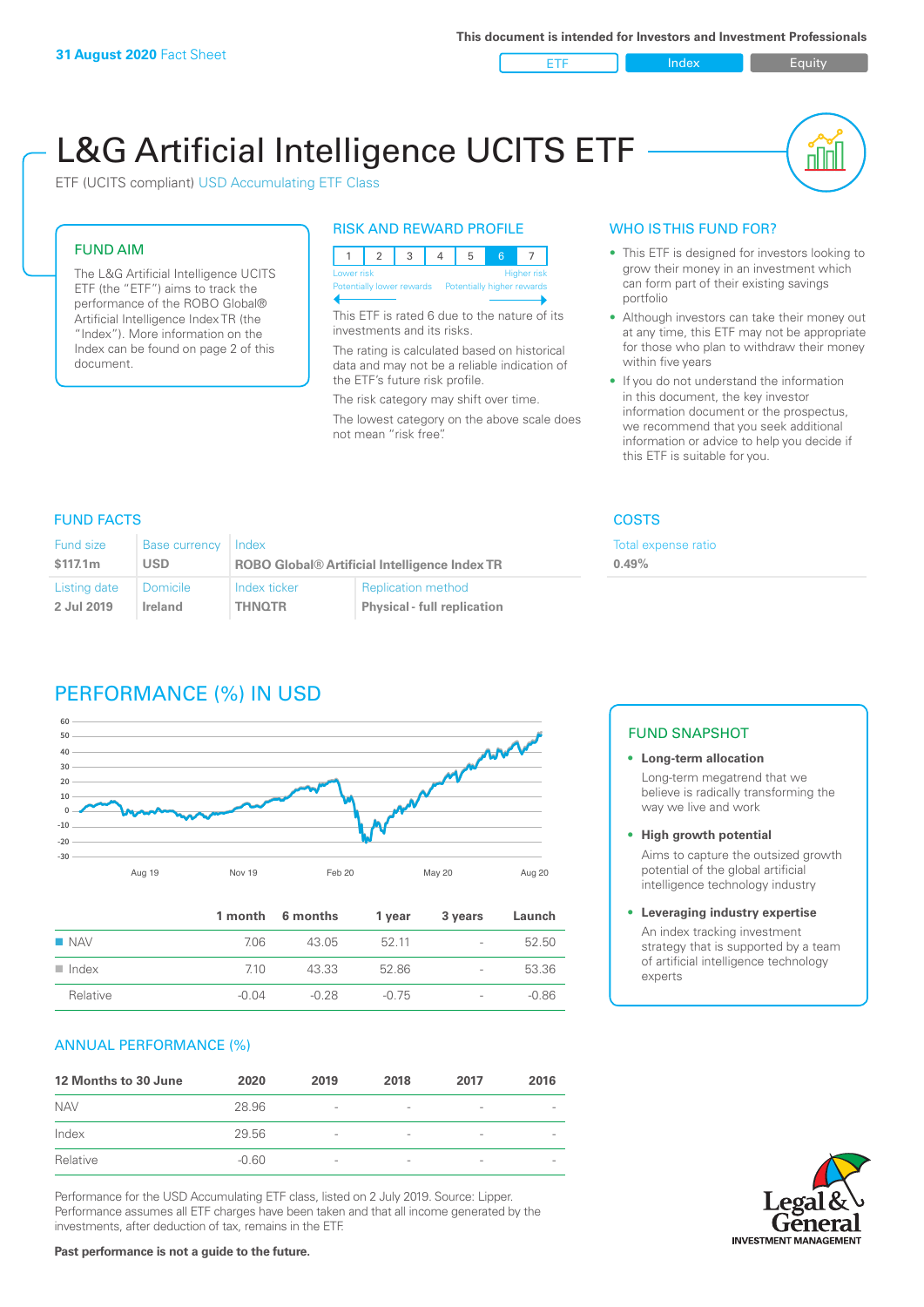# L&G Artificial Intelligence UCITS ETF

ETF (UCITS compliant) USD Accumulating ETF Class

# INDEX BREAKDOWN

The breakdowns below relate to the Index. The ETF's portfolio may deviate from the below. All data source LGIM unless otherwise stated. Totals may not sum to 100% due to rounding.



#### SECTOR (%)

| ■ Business Process        | 168  |
|---------------------------|------|
| Ecommerce                 | 13.5 |
| ■ Semiconductor           | 12.3 |
| ■ Big Data/Analytics      | 114  |
| Cloud Providers           | 9.7  |
| ■ Network & Security      | 9.1  |
| ■ Consumer                | 8.3  |
| ■ Cognitive Computing     | 8.0  |
| $\blacksquare$ Healthcare | 5.7  |
| $\blacksquare$ Other      | 5.3  |
|                           |      |



| - - - 1            | $\cup$ . $\cup$ |
|--------------------|-----------------|
| $H$ HKD            | 1.7             |
| $\blacksquare$ GBP | 1.7             |
| $\blacksquare$ AUD | 1.5             |
| $\blacksquare$ TWD | 1.1             |
| $\blacksquare$ CNY | 0.4             |
|                    |                 |
|                    |                 |

■ Top 10 constituents 20.8% Rest of Index 79.2% No. of constituents in Index 70

# TOP 10 CONSTITUENTS (%)

| Tesla                 | 3.0 |
|-----------------------|-----|
| Salesforce com        | 22  |
| Square, Inc.          | 21  |
| Nvidia                | 2 O |
| Yandex                | 2 O |
| HubSpot               | 2.0 |
| Amazon                | 19  |
| Veeva Systems         | 19  |
| Spotify Technology    | 1.9 |
| Nuance Communications | 18  |
|                       |     |

# INDEX DESCRIPTION

The Index aims to track the performance of a basket of companies that have a distinct portion of their business and revenue derived from the field of Artificial Intelligence, and the potential to grow within this space through innovation and/or market adoption of their products and/or services.

The index is comprised of companies which are publicly traded on various stock exchanges around the world that are exposed to the "Artificial Intelligence" theme as defined by ROBO Global®. ROBO Global® created and maintains a unique database of companies across the globe that have a portion of their business and revenue associated with Artificial Intelligence and enabling technologies. The ROBO Global® Industry Classification currently identifies 11 subsectors of the Artificial Intelligence theme that present a suitable level of product and technology maturity to carry high growth and returns potential.

A company is only eligible for inclusion in the Index if it is of a sufficient size (determined by reference to the total market value of its shares) and it is sufficiently "liquid" ( a measure of how actively its shares are traded on a daily basis). Within the Index, companies are weighted according a modified AI-factor weighting scheme. The Index is rebalanced quarterly in March, June, September and December.

# INVESTMENT MANAGER

GO ETF Solutions LLP is the investment manager for each of the exchange traded funds (ETFs) issued by Legal & General UCITS ETF Plc and is responsible for the day-to-day investment management decisions for this ETF. The team is highly experienced with respect to all aspects relating to the management of an ETF portfolio, including collateral management, OTC swap trading, adherence to UCITS regulations and counterparty exposure and monitoring.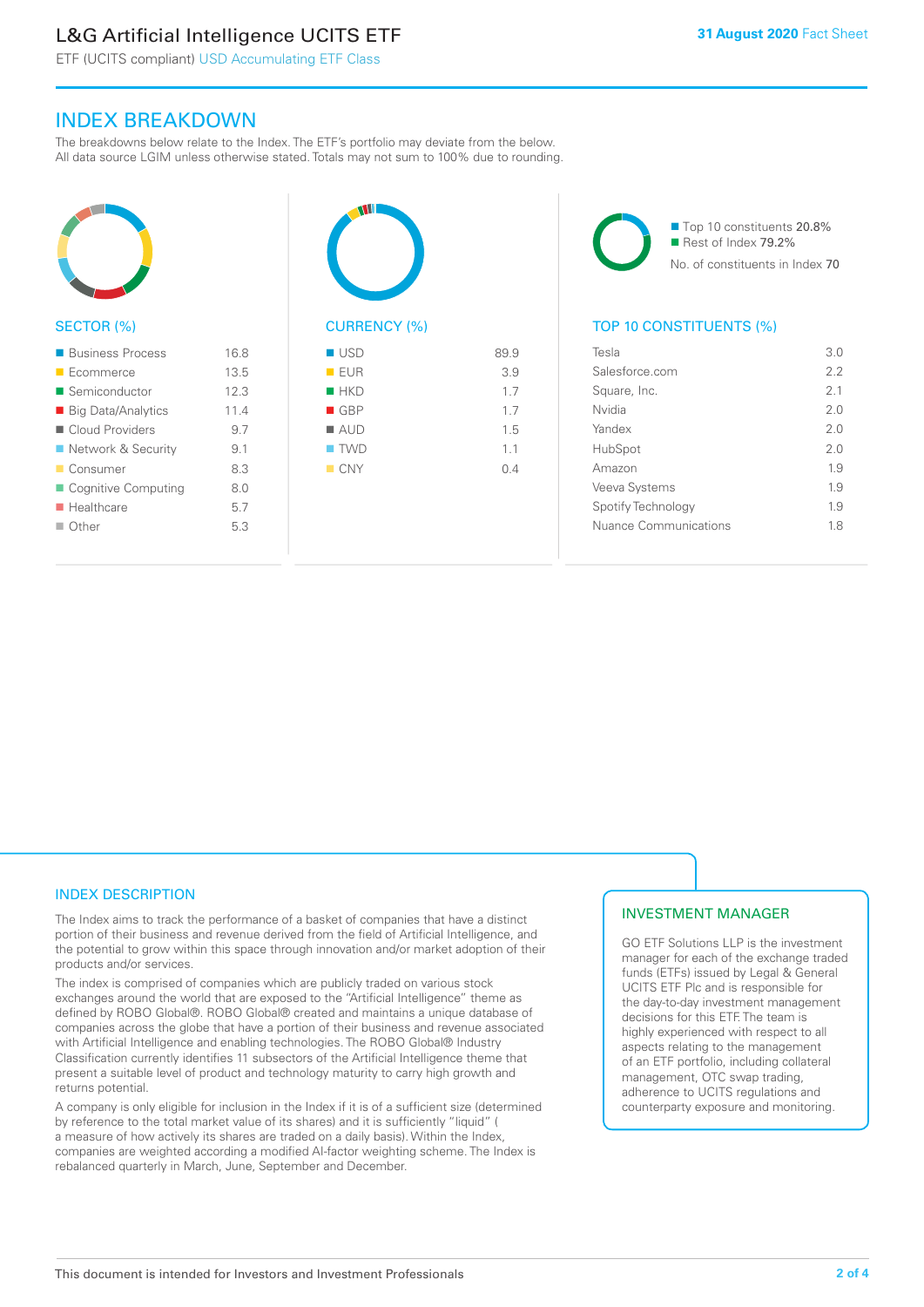# L&G Artificial Intelligence UCITS ETF

ETF (UCITS compliant) USD Accumulating ETF Class

#### KEY RISKS

- The value of an investment and any income taken from it is not guaranteed and can go down as well as up; you may not get back the amount you originally invested.
- Third party service providers (such as counterparties entering into financial derivative instruments with the ETF or the ETF's depositary) may go bankrupt and fail to pay money due to the ETF or return property belonging to the ETF.
- As the Index includes micro, small and medium-sized publicly traded companies, the ETF is subject to the risk that such companies may be more vulnerable to adverse business or economic events and greater and more unpredictable price changes than larger companies or the stock market as a whole.
- The ETF is subject to the risks associated with technology-focused companies and are particularly vulnerable to rapid developments in technology (which may leave their products out-of-date), government regulation and competition from domestic and foreign competitors who may have lower production costs. Such companies may also have difficulties establishing and maintaining patents, copyrights, trademarks and trade secrets relating to their products which could negatively affect their value.
- It may not always be possible to buy and sell ETF shares on a stock exchange or at prices closely reflecting the NAV.
- If the Index provider stops calculating the Index or if the ETF's license to track the Index is terminated, the ETF may have to be closed.

For more information, please refer to the key investor information document on our website Ø

#### TRADING INFORMATION

| <b>Exchange</b>           | <b>Currency ISIN</b> |              | <b>SEDOL</b> | Ticker | <b>Bloomberg</b> |
|---------------------------|----------------------|--------------|--------------|--------|------------------|
| London Stock Exchange USD |                      | IE00BK5BCD43 | BKF34R8      | AIAI   | AIAI I N         |
| London Stock Exchange GBX |                      | IE00BK5BCD43 | BKF39F1      | AIAG   | AIAG LN          |
| Borsa Italiana            | EUR                  | IE00BK5BCD43 | BKF3407      | AIAI   | AIAI IM          |
| Deutsche Börse            | EUR                  | IE00BK5BCD43 | BKF34L2      | XMI D  | XMI D GY         |
| <b>SIX Swiss Exchange</b> | CHE                  | IE00BK5BCD43 | BMG6975 AIAI |        | <b>AIAI SW</b>   |

The currency shown is the trading currency of the listing.



#### SPOTLIGHT ON LEGAL & GENERAL INVESTMENT MANAGEMENT

We are one of Europe's largest asset managers and a major global investor, with assets under management of £1,240.6 billion (as at 30 June 2020). We work with a wide range of global clients, including pension schemes, sovereign wealth funds, fund distributors and retail investors.

Source: LGIM internal data as at 30 June 2020. The AUM disclosed aggregates the assets managed by LGIM in the UK, LGIMA in the US and LGIM Asia in Hong Kong. The AUM includes the value of securities and derivatives positions.

# COUNTRY REGISTRATION



# AVAILABILITY

| ISA eligible                    | Yes |
|---------------------------------|-----|
| SIPP eligible                   | Yes |
| <b>UK Fund Reporting Status</b> | Yes |

#### TO FIND OUT MORE



Call **0345 070 8684**



Lines are open Monday to Friday 8.30am to 6.00pm. We may record and monitor calls. Call charges will vary.